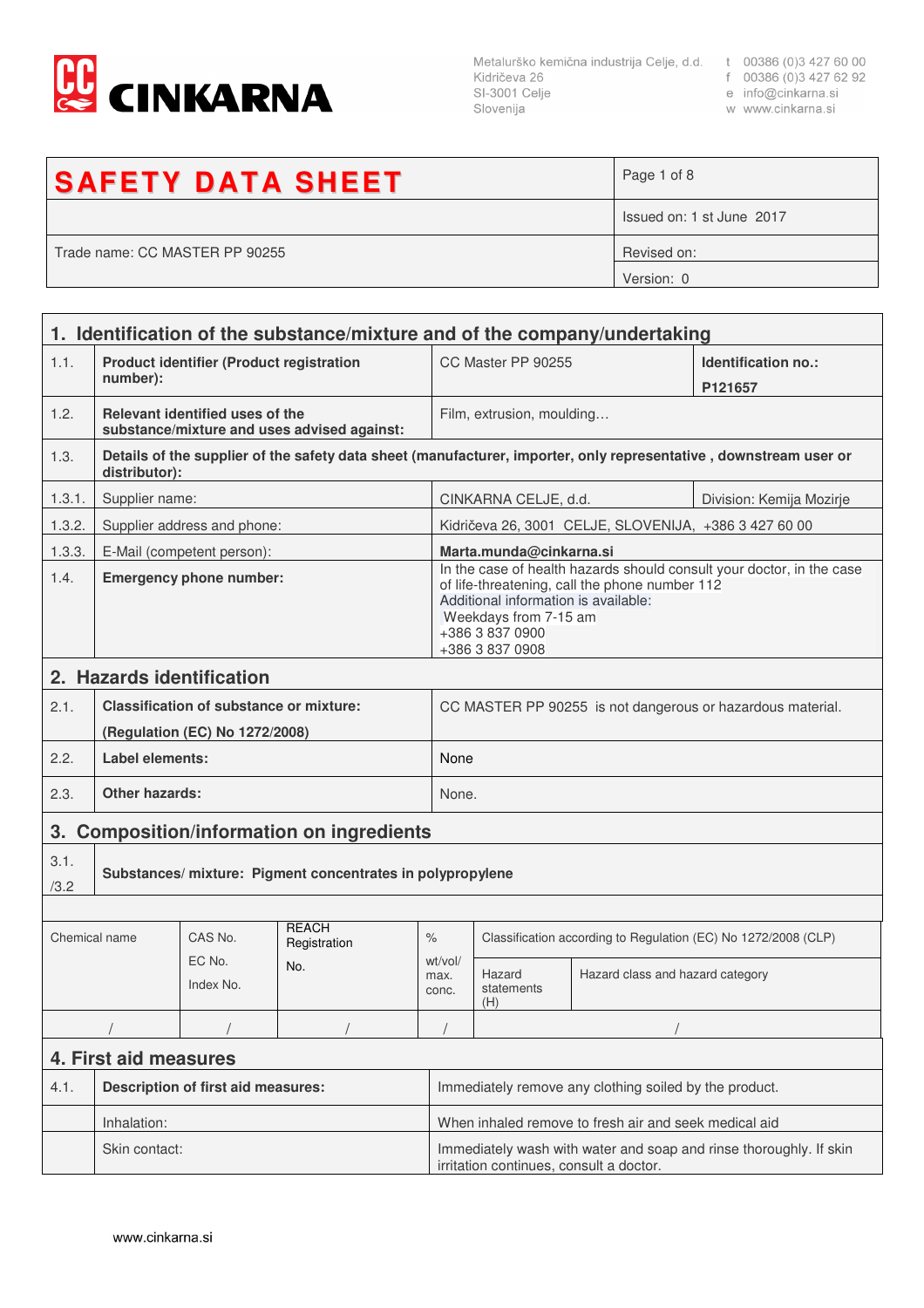Cinkarna Celje, SAFETY DATA SHEET **Page 2 of 8** 

Trade name: CC Master PP 90255

|        | Eyes/mycosis contact:                                                                          | Rinse eyes under running water for several minutes. Keep the eyes<br>opened. If symptoms persist, seek medical advice.                                                                        |
|--------|------------------------------------------------------------------------------------------------|-----------------------------------------------------------------------------------------------------------------------------------------------------------------------------------------------|
|        | Ingestion:                                                                                     | Rinse out the mouth and then drink plenty of water. If symptoms<br>persist, call for medical advice.                                                                                          |
| 4.2    | Most important symptoms and effects, acute<br>and delayed:                                     | Not known.                                                                                                                                                                                    |
| 4.3.   | Indication of any immediate medical attention<br>and special treatment needed:                 | Toasted part of body cooling with cold water.                                                                                                                                                 |
|        | 5. Firefighting measures                                                                       |                                                                                                                                                                                               |
| 5.1.   | <b>Extinguishing media</b>                                                                     |                                                                                                                                                                                               |
|        | Appropriate media:                                                                             | $CO2$ , foam, water.                                                                                                                                                                          |
|        | Inappropriate media:                                                                           | Strong water jet                                                                                                                                                                              |
| 5.2.   | Specific hazards arising from the substance or<br>mixture:                                     | In case of fires, hazardous combustion gas is formed: CO and CO <sub>2</sub>                                                                                                                  |
| 5.3.   | <b>Advice for firefighters:</b>                                                                | Wear self-contained respiratory protective device. Wear fully                                                                                                                                 |
|        |                                                                                                | protective clothing.                                                                                                                                                                          |
|        | 6. Accidental release measures                                                                 |                                                                                                                                                                                               |
| 6.1.   | Personal precautions protective equipment and<br>emergency procedures                          | Usual precautions when handling the material.                                                                                                                                                 |
| 6.1.1. | For non-emergency persons:                                                                     | Prevent the transfer of material into surface water drainage system<br>and underground.                                                                                                       |
| 6.1.2. | For emergency responders:                                                                      | No requirements.                                                                                                                                                                              |
| 6.2.   | <b>Environmental precautions:</b>                                                              | Prevent the transfer of material into sewers and watercourses.                                                                                                                                |
| 6.3.   | Methods and material for containment and<br>cleaning:                                          |                                                                                                                                                                                               |
| 6.3.1. | Appropriate spillage retaining techniques (fencing,<br>covering drains, retaining procedures): | Collect spilled material in an appropriated container for disposal.<br>Deposit it based on regulation.                                                                                        |
| 6.3.2. | Appropriate cleaning procedures                                                                |                                                                                                                                                                                               |
|        | Neutralization techniques                                                                      | Not known.                                                                                                                                                                                    |
|        | Decontamination techniques                                                                     | Not known.                                                                                                                                                                                    |
|        | Absorbent materials                                                                            | Not known.                                                                                                                                                                                    |
|        | Cleaning techniques                                                                            | Use appropriate tools to put the spilled solid in an appropriate disposal<br>or recovery container. Reuse or recycle where possible.                                                          |
|        | Sucking techniques                                                                             | Central vacuuming.                                                                                                                                                                            |
|        | Required equipment for retaining /cleaning                                                     | Soil, sand, shovel.                                                                                                                                                                           |
| 6.3.3. | Inappropriate cleaning or retaining techniques                                                 | Do not rinse with water.                                                                                                                                                                      |
| 6.4.   | <b>Reference to other sections:</b>                                                            | For further disposal measures see chapter 13.                                                                                                                                                 |
|        | 7. Handling and storage                                                                        |                                                                                                                                                                                               |
| 7.1.   | <b>Precautions for safe handling</b>                                                           |                                                                                                                                                                                               |
| 7.1.1. | Recommendations shall be specified to:                                                         |                                                                                                                                                                                               |
|        | Safe handing of substance or mixture:                                                          | Handle in contained and properly designed equipment system. Use<br>with adequate ventilation. Avoid ingestion and inhalation. Keep away<br>from uncontrolled heat and incompatible materials. |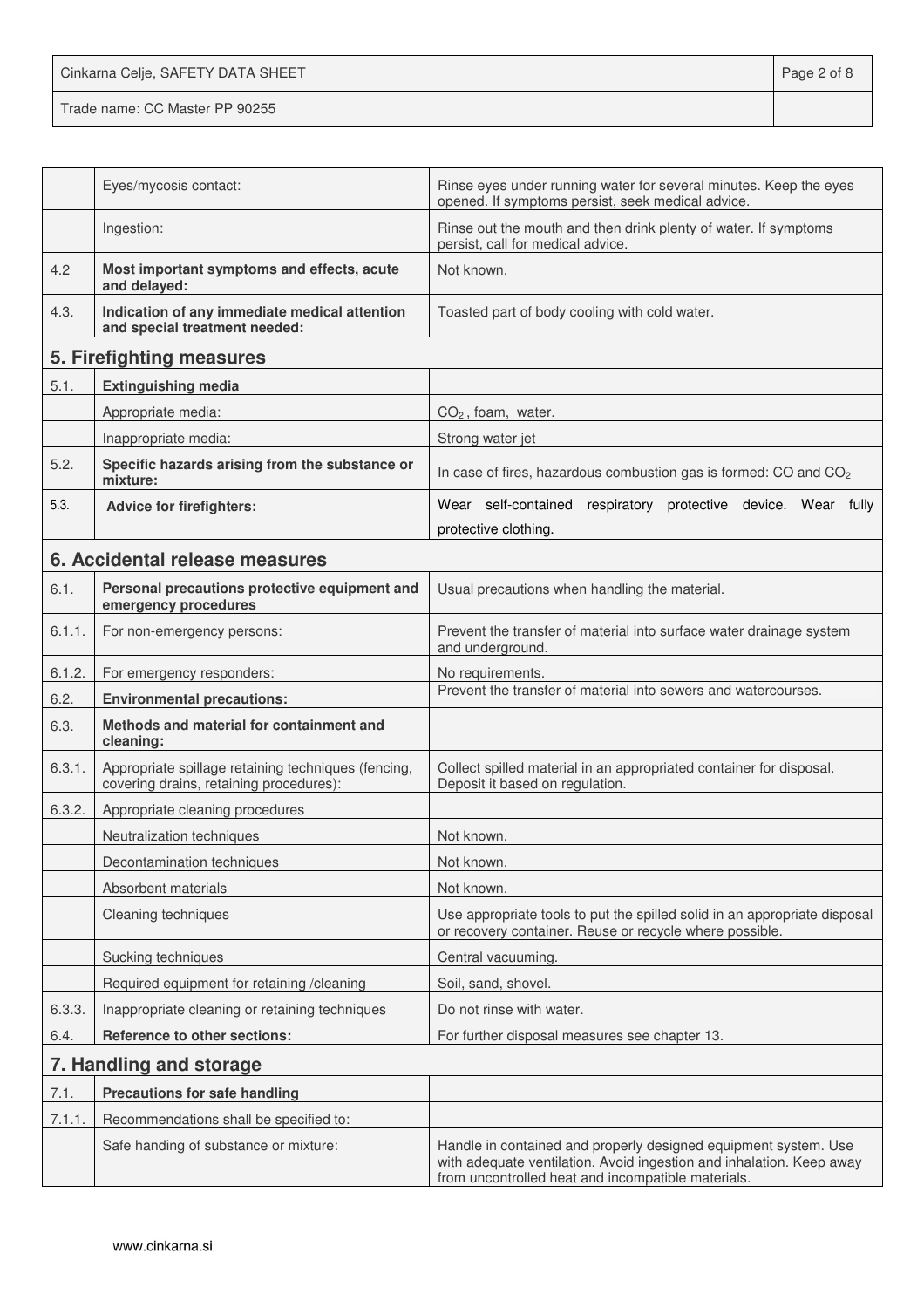| Cinkarna Celje, SAFETY DATA SHEET | Page 3 of 8 |
|-----------------------------------|-------------|
| Trade name: CC Master PP 90255    |             |

|        | Prevent handling of incompatible substances or<br>mixtures:                                                          | Lay attention to the warnings on the label.                                                                                                                                                      |
|--------|----------------------------------------------------------------------------------------------------------------------|--------------------------------------------------------------------------------------------------------------------------------------------------------------------------------------------------|
|        | Reduce the release of the substance or mixture to<br>the environment:                                                | Packaging should be tightly closed and upright to prevent leakage.                                                                                                                               |
| 7.1.2. | General working hygiene (prohibited eating,<br>drinking and smoking within working area; washing<br>hands $\ldots$ ) | Immediately remove any clothing soiled by the product. Avoid contact<br>with skin and eyes. During processing and handling of the product,<br>don't eat and drink. Avoid inhalation of dust.     |
| 7.2.   | Conditions for safe storage, including any<br>incompatibilities                                                      |                                                                                                                                                                                                  |
|        | Management of risk associated with:                                                                                  | Ground all material handling and transfer equipment to dissipate built-<br>up of static electricity.                                                                                             |
|        | - explosive atmospheres:                                                                                             | Every effort should be made to prevent the accumulation of powders<br>or fine dusts around material handling systems. ŽAccumulated<br>powders or fine dusts may form explosive air-dust mixture. |
|        | - corrosive substances:                                                                                              | Keep away from food, drink and the strong oxidizers.                                                                                                                                             |
|        | - incompatible substances or mixtures:                                                                               | The premises must be adequately ventilated.                                                                                                                                                      |
|        | - evaporation substances:                                                                                            | Keep from sources of ignition, heat and open flame.                                                                                                                                              |
|        | - potential ignition sources:                                                                                        | Precautions against electrostatic electricity, the use of grounded<br>equipment.                                                                                                                 |
|        | How to control the effects of                                                                                        |                                                                                                                                                                                                  |
|        | - weather conditions:                                                                                                | Store in a dry place.                                                                                                                                                                            |
|        | - ambient pressure:                                                                                                  | There are no requirements.                                                                                                                                                                       |
|        | - temperature:                                                                                                       | Do not store above 25 °C.                                                                                                                                                                        |
|        | - sunlight:                                                                                                          | Keep away from heat and direct sunlight.                                                                                                                                                         |
|        | - humidity:                                                                                                          | Store the product in dry and cold place. Keep away from heat, direct<br>sunlight and moisture. Keep in well-closed packaging.                                                                    |
|        | - vibrations:                                                                                                        | There are no requirements.                                                                                                                                                                       |
|        | Securing integrity of substance or mixture by use<br>of:                                                             |                                                                                                                                                                                                  |
|        | - stabilisers:                                                                                                       | There are no requirements.                                                                                                                                                                       |
|        | - antioxidants:                                                                                                      | There are no requirements.                                                                                                                                                                       |
|        | Other advice including:                                                                                              |                                                                                                                                                                                                  |
|        | - ventilation requirements;                                                                                          | Facilities must be adequately ventilated.                                                                                                                                                        |
|        | - specific designs for storage rooms or vessels<br>(including retention walls and ventilation):                      | No special measures required.                                                                                                                                                                    |
|        | - quantity limitations regarding storage conditions:                                                                 | No special measures required.                                                                                                                                                                    |
|        | - packaging compatibility:                                                                                           | No special measures required.                                                                                                                                                                    |
| 7.3.   | Specific end use(s):                                                                                                 | Colouring of polypropylene products.                                                                                                                                                             |
|        | 8. Exposure control/ personal protection                                                                             |                                                                                                                                                                                                  |
| 8.1.   | <b>Control parameters</b>                                                                                            |                                                                                                                                                                                                  |
| 8.1.1  | Limit values (MV):                                                                                                   |                                                                                                                                                                                                  |
|        | <b>DNEL</b>                                                                                                          | Titanium dioxide: 10 mg/m <sup>3</sup>                                                                                                                                                           |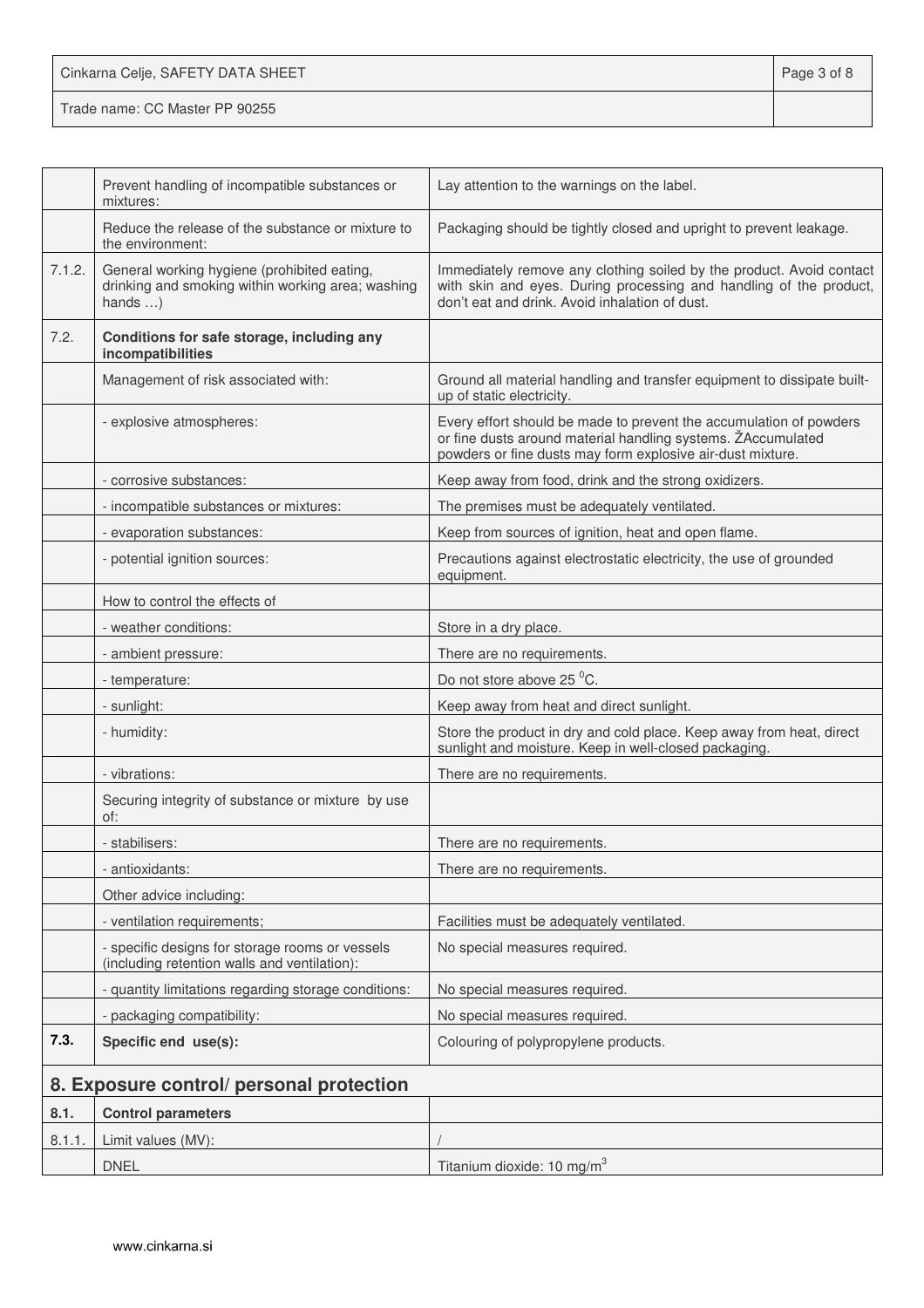Cinkarna Celje, SAFETY DATA SHEET **Page 4 of 8** 

Trade name: CC Master PP 90255

|        | <b>PNEC</b>                                               | Titanium dioxide:                                                                                                                                                                                                                                                                                                                                                                                                                                                                   |  |
|--------|-----------------------------------------------------------|-------------------------------------------------------------------------------------------------------------------------------------------------------------------------------------------------------------------------------------------------------------------------------------------------------------------------------------------------------------------------------------------------------------------------------------------------------------------------------------|--|
|        |                                                           | Freshwater: $> 0,127$ mg/l                                                                                                                                                                                                                                                                                                                                                                                                                                                          |  |
|        |                                                           | Freshwater deposits: > 1000 mg/kg                                                                                                                                                                                                                                                                                                                                                                                                                                                   |  |
|        |                                                           | Sea water: $> 0.62$ mg/l                                                                                                                                                                                                                                                                                                                                                                                                                                                            |  |
|        |                                                           | Sea water deposits: > 100 mg/kg                                                                                                                                                                                                                                                                                                                                                                                                                                                     |  |
|        |                                                           | Soil: > 100 mg/kg                                                                                                                                                                                                                                                                                                                                                                                                                                                                   |  |
|        |                                                           | Wastewater treatment plant: $> 100$ mg/kg                                                                                                                                                                                                                                                                                                                                                                                                                                           |  |
| 8.2.   | <b>Exposure control</b>                                   |                                                                                                                                                                                                                                                                                                                                                                                                                                                                                     |  |
| 8.2.1. | Appropriate engineering controls:                         | Ventilation on the work place.                                                                                                                                                                                                                                                                                                                                                                                                                                                      |  |
| 8.2.2. | Personal protective equipment:                            |                                                                                                                                                                                                                                                                                                                                                                                                                                                                                     |  |
|        | - respiratory protection:                                 | If engineering controls and ventilation are not sufficient to prevent<br>built-up of aerosols, vapours or dusts, appropriate NIOSH approved<br>air-purifying respirators or self-contained breathing apparatus<br>appropriate for exposure potential should be used. Air-supplied<br>breathing apparatus must be used when oxygen concentrations are<br>low or if airborne concentrations exceed the limits of the air-purifyng<br>respirators. Dust musk, SIST EN 140:1999/AC:2000 |  |
|        | - skin protection:                                        | Protective clothing, SIST EN ISO 13688:2013                                                                                                                                                                                                                                                                                                                                                                                                                                         |  |
|        | - hand protection:                                        | Wear thermal insulating gloves whenever molten material is present.<br>SIST EN 374-3:2003/AC:2006                                                                                                                                                                                                                                                                                                                                                                                   |  |
|        | - eye/face protection:                                    | Safety goggles, SIST EN 166:2002                                                                                                                                                                                                                                                                                                                                                                                                                                                    |  |
|        | - heat radiation protection:                              | Gloves, SIST EN 407:2004                                                                                                                                                                                                                                                                                                                                                                                                                                                            |  |
|        | Other:                                                    | Before eating, drinking, or smoking, wash face and hands thoroughly<br>with soap and water.                                                                                                                                                                                                                                                                                                                                                                                         |  |
| 8.2.3. | Environment exposure control:                             | Do not allow product to reach ground water, water bodies or sewage<br>system.                                                                                                                                                                                                                                                                                                                                                                                                       |  |
|        | 9. Physical and chemical properties                       |                                                                                                                                                                                                                                                                                                                                                                                                                                                                                     |  |
| 9.1.   | Information on basic physical and chemical<br>properties: |                                                                                                                                                                                                                                                                                                                                                                                                                                                                                     |  |
|        | - appearance                                              | Solid, pellets                                                                                                                                                                                                                                                                                                                                                                                                                                                                      |  |
|        | - color                                                   | White                                                                                                                                                                                                                                                                                                                                                                                                                                                                               |  |
|        | - odor:                                                   | Odorles                                                                                                                                                                                                                                                                                                                                                                                                                                                                             |  |
|        | Upper/lower flammability or explosive limit:              | N.a.                                                                                                                                                                                                                                                                                                                                                                                                                                                                                |  |
|        | Relative density:                                         | 1,45 – 1,50 g/m <sup>3</sup> at 20 <sup>o</sup> C                                                                                                                                                                                                                                                                                                                                                                                                                                   |  |
|        | Solubility:                                               | Insoluble in water                                                                                                                                                                                                                                                                                                                                                                                                                                                                  |  |
| 9.2.   | Other information:                                        | N.a.                                                                                                                                                                                                                                                                                                                                                                                                                                                                                |  |
|        | 10. Stability and reactivity                              |                                                                                                                                                                                                                                                                                                                                                                                                                                                                                     |  |
| 10.1.  | <b>Reactivity:</b>                                        | Stable and not reactive.                                                                                                                                                                                                                                                                                                                                                                                                                                                            |  |
| 10.2.  | <b>Chemical stability:</b>                                | Under normal conditions the products is stable.                                                                                                                                                                                                                                                                                                                                                                                                                                     |  |
| 10.3.  | <b>Possible hazardous reactions:</b>                      | This product is stable under normal use conditions for shock,                                                                                                                                                                                                                                                                                                                                                                                                                       |  |
|        |                                                           | vibration, pressure or temperature.                                                                                                                                                                                                                                                                                                                                                                                                                                                 |  |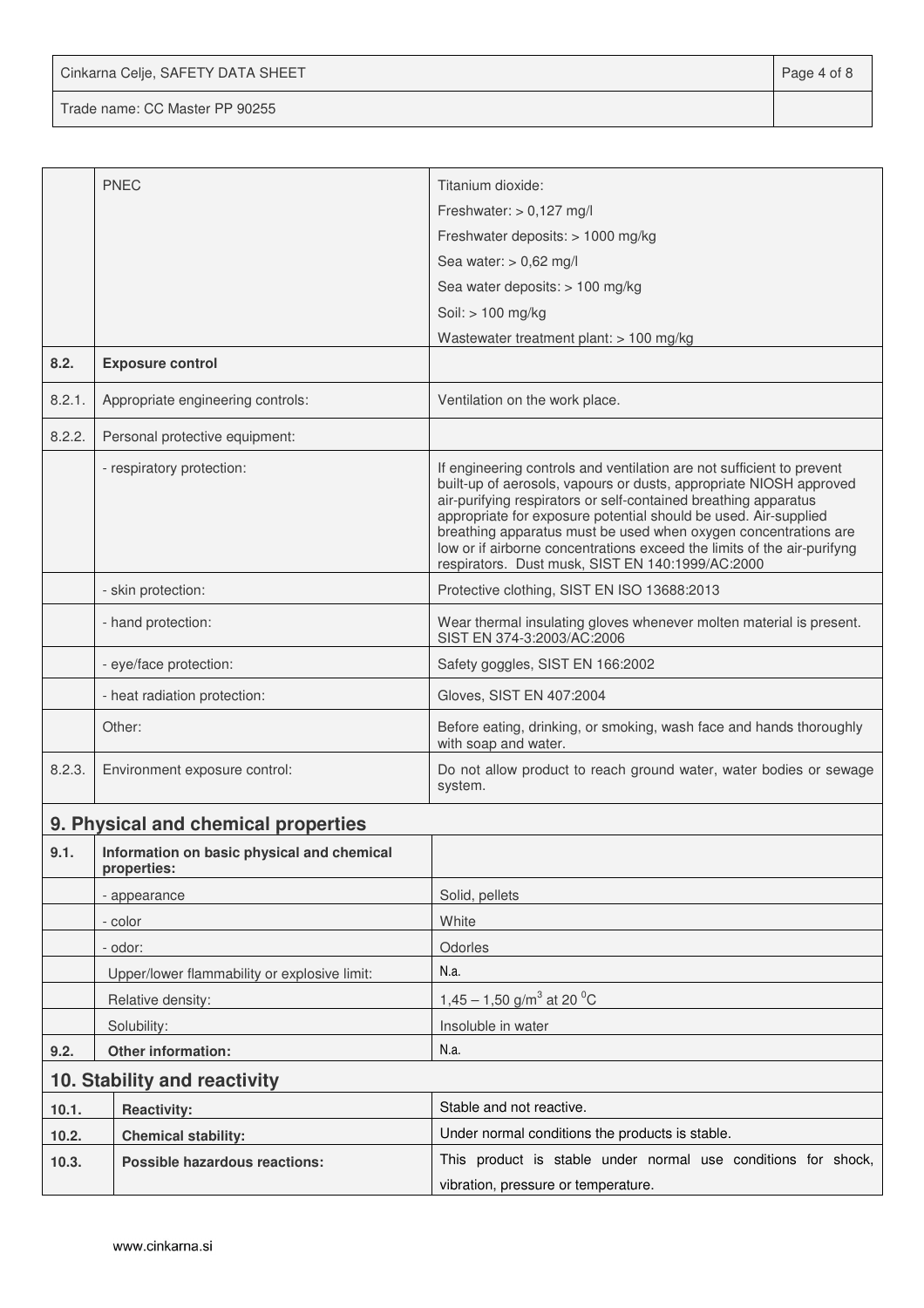Cinkarna Celje, SAFETY DATA SHEET **Page 5 of 8** 

Trade name: CC Master PP 90255

| 10.4. | <b>Conditions to avoid:</b>              | Avoid contact with flames or sparks. Do not heat temperatures<br>exceeding 350 °C.                                                                                                                                                                                                                                                                                                                                                                                                                                                                                                                                                                                                                                                                    |
|-------|------------------------------------------|-------------------------------------------------------------------------------------------------------------------------------------------------------------------------------------------------------------------------------------------------------------------------------------------------------------------------------------------------------------------------------------------------------------------------------------------------------------------------------------------------------------------------------------------------------------------------------------------------------------------------------------------------------------------------------------------------------------------------------------------------------|
| 10.5. | Incompatible materials:                  | Acid, alkali and oxidants.                                                                                                                                                                                                                                                                                                                                                                                                                                                                                                                                                                                                                                                                                                                            |
| 10.6. | <b>Hazardous decomposition products:</b> | Dust may from an explosive mixture with air, ignited by sparks<br>or source of ignition.                                                                                                                                                                                                                                                                                                                                                                                                                                                                                                                                                                                                                                                              |
|       | 11. Toxicological data                   |                                                                                                                                                                                                                                                                                                                                                                                                                                                                                                                                                                                                                                                                                                                                                       |
| 11.1. | Information on toxicological effects     |                                                                                                                                                                                                                                                                                                                                                                                                                                                                                                                                                                                                                                                                                                                                                       |
|       | - Acute toxicity:                        | Titanium dioxide:<br>Acute oral toxicity: LD 50/rat > 5000 mg/kg<br>Acute oral toxicity by inhalation: LD 50/4h rat > 6,82 mg/l                                                                                                                                                                                                                                                                                                                                                                                                                                                                                                                                                                                                                       |
|       | - skin corrosion/irritation:             | N.a.                                                                                                                                                                                                                                                                                                                                                                                                                                                                                                                                                                                                                                                                                                                                                  |
|       | - Serious eye damage/irritation:         | N.a.                                                                                                                                                                                                                                                                                                                                                                                                                                                                                                                                                                                                                                                                                                                                                  |
|       | - respiratory or skin sensitisation:     | May cause allergic reaction                                                                                                                                                                                                                                                                                                                                                                                                                                                                                                                                                                                                                                                                                                                           |
|       | - germ cell mutagenicity:                | N.a.                                                                                                                                                                                                                                                                                                                                                                                                                                                                                                                                                                                                                                                                                                                                                  |
|       | - Carcinogenicity:                       | In February 2006 the IARC came to the conclusion that there are not<br>enough evidence that titanium dioxide has carcinogenic effects in<br>humans. However, based on experiments in rats (inhalation), the IARC<br>notes that there is enough proof for carcinogenicity in the studied<br>animals (rats). General conclusion of the IARC is that Titanium<br>dioxide is "possibly carcinogen" to humans (class 2B).<br>This conclusion is based on the IARC rules that require the<br>identification of carcinogenicity be made by confirming the results<br>regarding the formation of tumours and performing two or more<br>independent researches in one living species in different laboratories<br>or on separate occasions by various methods. |
|       | - Toxicity for reproduction:             | It is not toxic for reproduction.                                                                                                                                                                                                                                                                                                                                                                                                                                                                                                                                                                                                                                                                                                                     |
|       | - STOT - single exposure:                | N.a.                                                                                                                                                                                                                                                                                                                                                                                                                                                                                                                                                                                                                                                                                                                                                  |
|       | - STOT - repeated exposure:              | N.a.                                                                                                                                                                                                                                                                                                                                                                                                                                                                                                                                                                                                                                                                                                                                                  |
|       | - Inhalation hazards:                    | N.a.                                                                                                                                                                                                                                                                                                                                                                                                                                                                                                                                                                                                                                                                                                                                                  |
|       | 12. Ecological information               |                                                                                                                                                                                                                                                                                                                                                                                                                                                                                                                                                                                                                                                                                                                                                       |
| 12.1. | <b>Toxicity:</b>                         | Titanium dioxide:<br>Toxicity for fish:<br>LC <sub>50</sub> / 96 h / Pimephales promelas (fathead minnow): > 1000 mg/l<br>Toxicity for aquatic organisms:<br>EC <sub>50</sub> / 72 h / Pseudokirchneriella subcapitata (green algae): 61 mg/l<br>Toxicity for aquatic invertebrates:<br>EC <sub>50</sub> / 48 h / Daphnia magna (water flea): > 1000 mg/l                                                                                                                                                                                                                                                                                                                                                                                             |
| 12.2. | Persistence and degradability:           | The product is bio non-degradable and insoluble in water.                                                                                                                                                                                                                                                                                                                                                                                                                                                                                                                                                                                                                                                                                             |
| 12.3. | <b>Accumulation in organisms:</b>        | The product does not accumulate in organisms.                                                                                                                                                                                                                                                                                                                                                                                                                                                                                                                                                                                                                                                                                                         |
| 12.4. | <b>Mobility in soil:</b>                 | N.a.                                                                                                                                                                                                                                                                                                                                                                                                                                                                                                                                                                                                                                                                                                                                                  |
| 12.5. | PBT and vPvB assessment results:         | Unclassified substance PBT/ Unclassified substance vPvB.                                                                                                                                                                                                                                                                                                                                                                                                                                                                                                                                                                                                                                                                                              |
| 12.6. | <b>Other adversative effects:</b>        | Do not allow product to reach ground water, water bodies or sewage<br>system.                                                                                                                                                                                                                                                                                                                                                                                                                                                                                                                                                                                                                                                                         |
|       | 13. Disposal considerations              |                                                                                                                                                                                                                                                                                                                                                                                                                                                                                                                                                                                                                                                                                                                                                       |
| 13.1. | <b>Waste treatment methods:</b>          | Remove in accordance with local regulations<br>Classification No. 07 02 13waste plastic                                                                                                                                                                                                                                                                                                                                                                                                                                                                                                                                                                                                                                                               |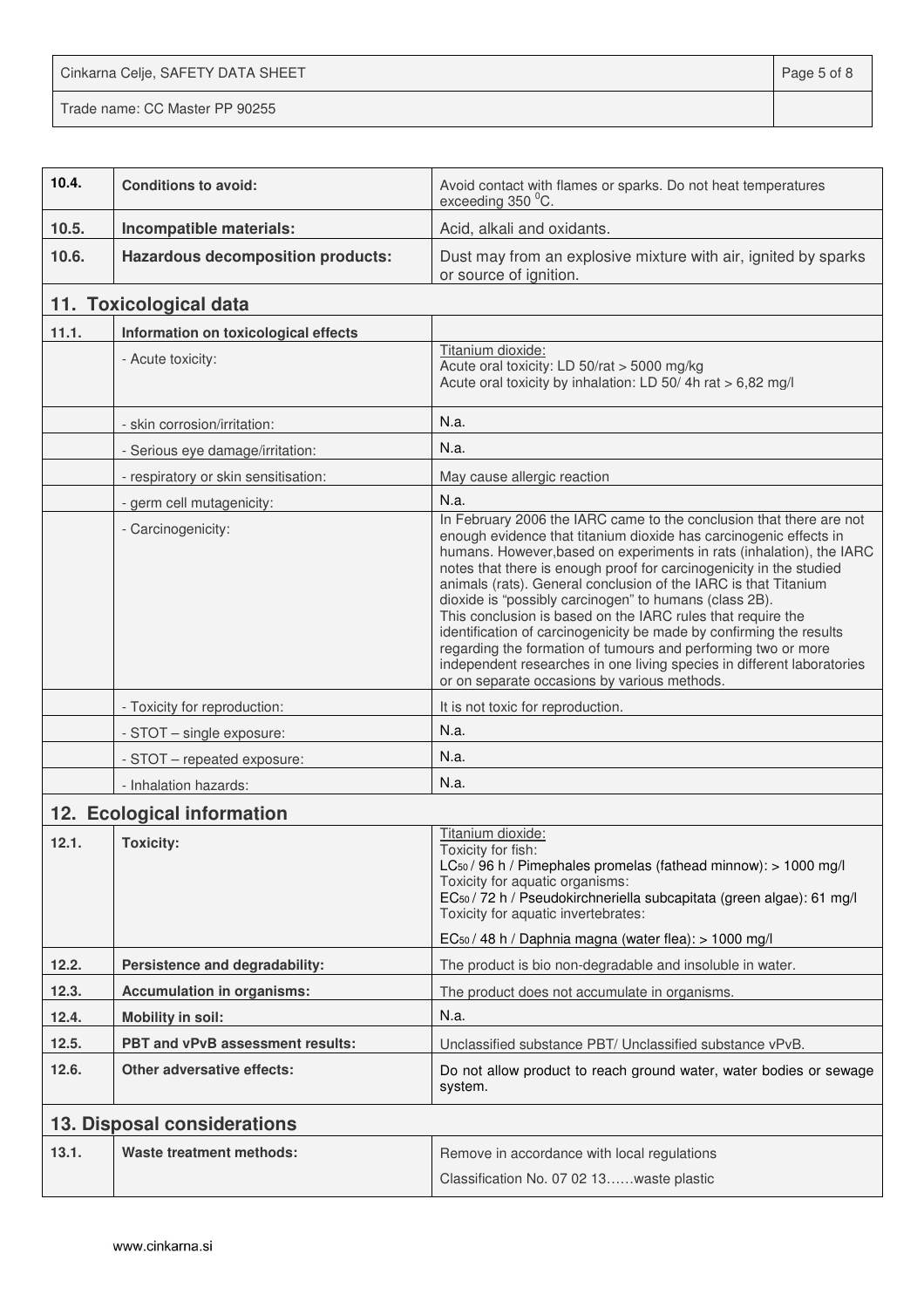Cinkarna Celje, SAFETY DATA SHEET **Page 6 of 8** and 2011 12 and 2012 12 and 2012 12 and 2012 12 and 2012 12 and 2012

Trade name: CC Master PP 90255

**14. Transport information ADR, RID, AND, IMDG, ICAO-TI/IATA-DGR** / **14.1. UN number:** / **14.2. UN proper shipping (technical name if required):**  / **14.3 Transport hazard class:** / **14.4. Packaging group:** / 14.5. **Hazard to environment:** 14.6. **Special precautions for user: 14.7. Bulk transport by MARPOL 73/78 Annex II and IBC Code:**  / **14.8. Tunnel code:** / 14.9. Classification code: **14.10. Hazard label:** / **15. Regulatory information 15.1. Rules and regulations regarding health, safety, and environmental hazard specific to the substance or mixture:**  Law of chemicals and regulation of classification, packaging and labelling of hazard material and preparation. **15.2.** Chemical safety assessment: Chemical safety assessment was not made. **16. Other information**  Amendments made in the revised edition: List of relevant R phrases, hazard statements, safety phrases and/or precautionary statements. Write out the full text of any statement which are not written out in full under Sections 2 to 15: Training of personnel: **In accordance with technical instruction.** Sources: The data given here are based on current knowledge and experience. The purpose of this Material Safety Data Sheet is to describe the product in terms of its safety requirements. The data do not signify any warranty with regard to the products properties. • Chemicals Act (Zkem-UPB1) Official Gazette of RS No. 110/2003, as amended (Official Gazette of RS, No. 16/2008 9/ 2011). • Act on occupational safety and health (ZVZD-1) Official Gazette of RS, No. 43/2011. • Rules on the protection of workers from risks related to chemical agents at work (Official Gazette of RS, No. 100/2001 , as amended (Official Gazette of RS, No. 39/2005 , 53/2007 , 102/2010). • Regulation on the classification, packaging and labeling of dangerous preparations (Official Gazette of RS No. 67/2005 , as amended ( Official Gazette of RS, no. 137/2006 , 70/2008 and 88/2008 , 126/2008, 81/2009 ). • Rules on reporting (Official Gazette of RS, No. 35 /2011 ), as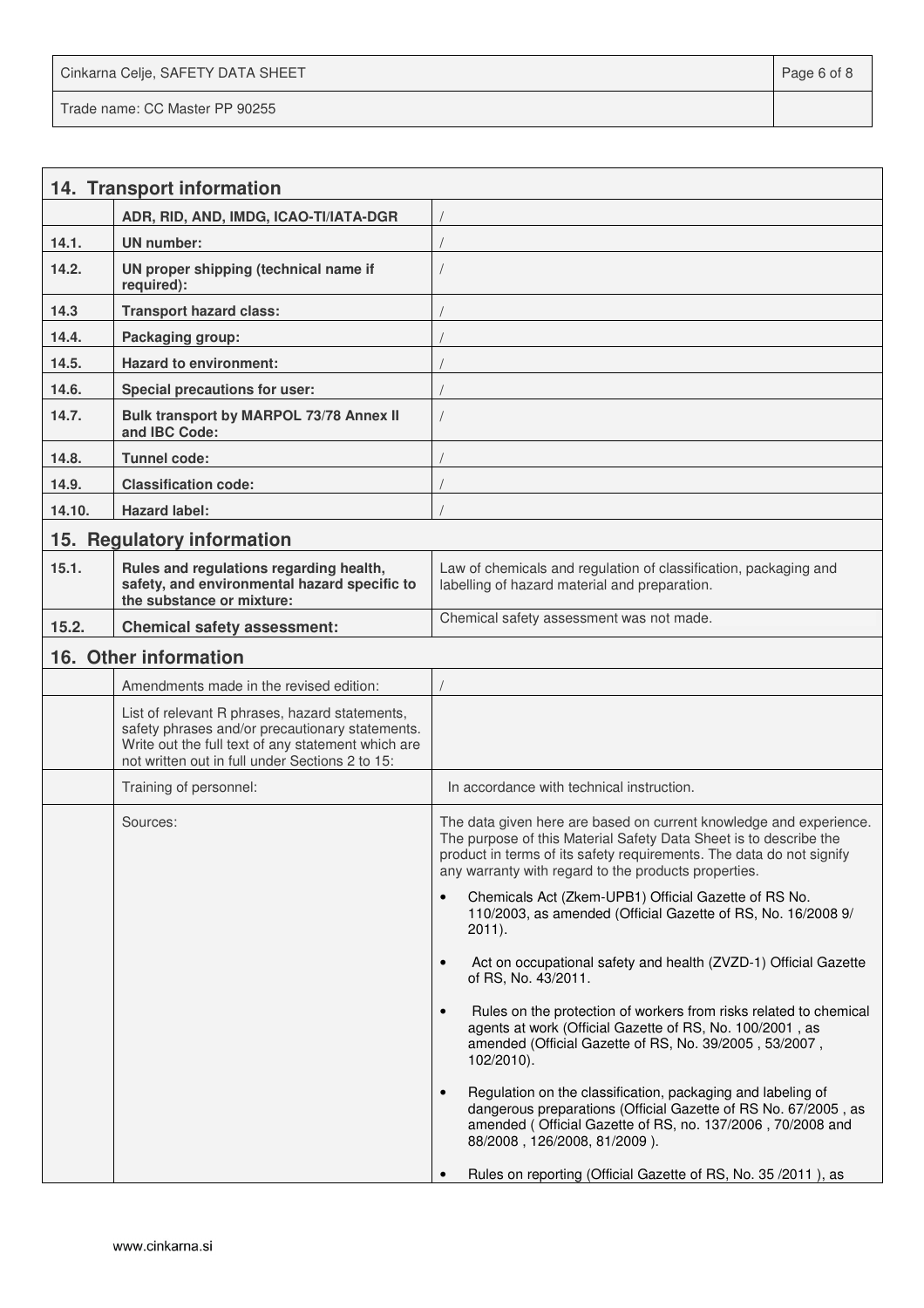| Cinkarna Celje, SAFETY DATA SHEET | Page 7 of 8 |
|-----------------------------------|-------------|
| Trade name: CC Master PP 90255    |             |

|  |                                              |                        | amended (Official Gazette RS, No. 49/2013).                                                                                                                                                                                                                                                                                                                                                                                                                                                                                                                                                                                                                                                                                                                                                                                                                                                          |
|--|----------------------------------------------|------------------------|------------------------------------------------------------------------------------------------------------------------------------------------------------------------------------------------------------------------------------------------------------------------------------------------------------------------------------------------------------------------------------------------------------------------------------------------------------------------------------------------------------------------------------------------------------------------------------------------------------------------------------------------------------------------------------------------------------------------------------------------------------------------------------------------------------------------------------------------------------------------------------------------------|
|  |                                              | $\bullet$              | Regulation on the management of packaging and packaging<br>waste (Official Gazette RS, no. 84/2006).                                                                                                                                                                                                                                                                                                                                                                                                                                                                                                                                                                                                                                                                                                                                                                                                 |
|  |                                              | $\bullet$<br>34/2008). | Ordinance on Waste Management (Official Gazette of RS, No.                                                                                                                                                                                                                                                                                                                                                                                                                                                                                                                                                                                                                                                                                                                                                                                                                                           |
|  |                                              | $\bullet$<br>$\bullet$ | Regulation (EC) no. 1907/2006 of the European Parliament and<br>of the Council concerning the Registration, Evaluation,<br>Authorisation and Restriction of Chemicals (REACH),<br>establishing a European Chemicals Agency, amending Directive<br>1999/45/EC and repealing Council Regulation (EEC) No. 793/93<br>and Commission Regulation (EC) no. 1488/94 and Council<br>Directive 76/769/EEC and Commission Directives 91/155/EEC,<br>93/67/EEC, 93/105/EEC and 2000/21/EC, as amended (OJ EU<br>No. 453 /2010, 348/2013).<br>Regulation (EC) no. 1272/2008 of the European Parliament and<br>of the Council on classification, labeling and packaging of<br>substances and mixtures, amending and repealing Directives<br>67/548/EEC, 1999/45 / EC and amending Regulation (EC) no.<br>1907/2006, as amended (Official Gazette of RS, No. 790/2009<br>286/2011, 618/2012, 0487/2013, 758/2013). |
|  |                                              | $\bullet$              | Publication of titles and references of harmonised standards<br>under Union harmonisation legislation (2013/C 186/01).                                                                                                                                                                                                                                                                                                                                                                                                                                                                                                                                                                                                                                                                                                                                                                               |
|  | A key or legend to abbreviation and acronyms | ADI-                   | Acceptable Daily Intake                                                                                                                                                                                                                                                                                                                                                                                                                                                                                                                                                                                                                                                                                                                                                                                                                                                                              |
|  | used in the safety data sheet:               | ADN -                  | European Agreement concerning the International                                                                                                                                                                                                                                                                                                                                                                                                                                                                                                                                                                                                                                                                                                                                                                                                                                                      |
|  |                                              |                        | Carriage of Dangerous Goods by Inland Waterways                                                                                                                                                                                                                                                                                                                                                                                                                                                                                                                                                                                                                                                                                                                                                                                                                                                      |
|  |                                              | CLP-                   | Regulation (EC) No 1272/2008 on classification,                                                                                                                                                                                                                                                                                                                                                                                                                                                                                                                                                                                                                                                                                                                                                                                                                                                      |
|  |                                              |                        | packaging and labelling of substances and mixtures                                                                                                                                                                                                                                                                                                                                                                                                                                                                                                                                                                                                                                                                                                                                                                                                                                                   |
|  |                                              | PNEC -                 | <b>Predicted No Effect Concentration</b>                                                                                                                                                                                                                                                                                                                                                                                                                                                                                                                                                                                                                                                                                                                                                                                                                                                             |
|  |                                              | DNEL -                 | Derived No Effect Level                                                                                                                                                                                                                                                                                                                                                                                                                                                                                                                                                                                                                                                                                                                                                                                                                                                                              |
|  |                                              | STOT-                  | Specific target organ toxicity                                                                                                                                                                                                                                                                                                                                                                                                                                                                                                                                                                                                                                                                                                                                                                                                                                                                       |
|  |                                              | ADR-                   | European Agreement concerning the International                                                                                                                                                                                                                                                                                                                                                                                                                                                                                                                                                                                                                                                                                                                                                                                                                                                      |
|  |                                              |                        | Carriage of Dangerous Goods by Road                                                                                                                                                                                                                                                                                                                                                                                                                                                                                                                                                                                                                                                                                                                                                                                                                                                                  |
|  |                                              | CAS -                  | <b>Chemical Abstract Services</b>                                                                                                                                                                                                                                                                                                                                                                                                                                                                                                                                                                                                                                                                                                                                                                                                                                                                    |
|  |                                              | EINECS -               | European Inventory of Existing Commercial Chemical                                                                                                                                                                                                                                                                                                                                                                                                                                                                                                                                                                                                                                                                                                                                                                                                                                                   |
|  |                                              | GHS-                   | Substances<br>Globally Harmonised System of Classification and<br>Labelling of Chemicals                                                                                                                                                                                                                                                                                                                                                                                                                                                                                                                                                                                                                                                                                                                                                                                                             |
|  |                                              | REACH-                 | Registration, Evaluation, Authorisation and Restriction of                                                                                                                                                                                                                                                                                                                                                                                                                                                                                                                                                                                                                                                                                                                                                                                                                                           |
|  |                                              |                        | Chemicals                                                                                                                                                                                                                                                                                                                                                                                                                                                                                                                                                                                                                                                                                                                                                                                                                                                                                            |
|  |                                              | ICAO-TI -              | International Civil Aviation Organisation - Technical                                                                                                                                                                                                                                                                                                                                                                                                                                                                                                                                                                                                                                                                                                                                                                                                                                                |
|  |                                              |                        | Instructions                                                                                                                                                                                                                                                                                                                                                                                                                                                                                                                                                                                                                                                                                                                                                                                                                                                                                         |
|  |                                              | IMDG -                 | Code International Maritime Dangerous Goods Code                                                                                                                                                                                                                                                                                                                                                                                                                                                                                                                                                                                                                                                                                                                                                                                                                                                     |
|  |                                              | IATA -                 | International Air Transport Association                                                                                                                                                                                                                                                                                                                                                                                                                                                                                                                                                                                                                                                                                                                                                                                                                                                              |
|  |                                              | ISO-                   | International Organization For Standardization                                                                                                                                                                                                                                                                                                                                                                                                                                                                                                                                                                                                                                                                                                                                                                                                                                                       |
|  |                                              | AOEL -                 | Acceptable Operator Exposure Level                                                                                                                                                                                                                                                                                                                                                                                                                                                                                                                                                                                                                                                                                                                                                                                                                                                                   |
|  |                                              |                        | NOAEL No - Observed Adverse Effect Level                                                                                                                                                                                                                                                                                                                                                                                                                                                                                                                                                                                                                                                                                                                                                                                                                                                             |